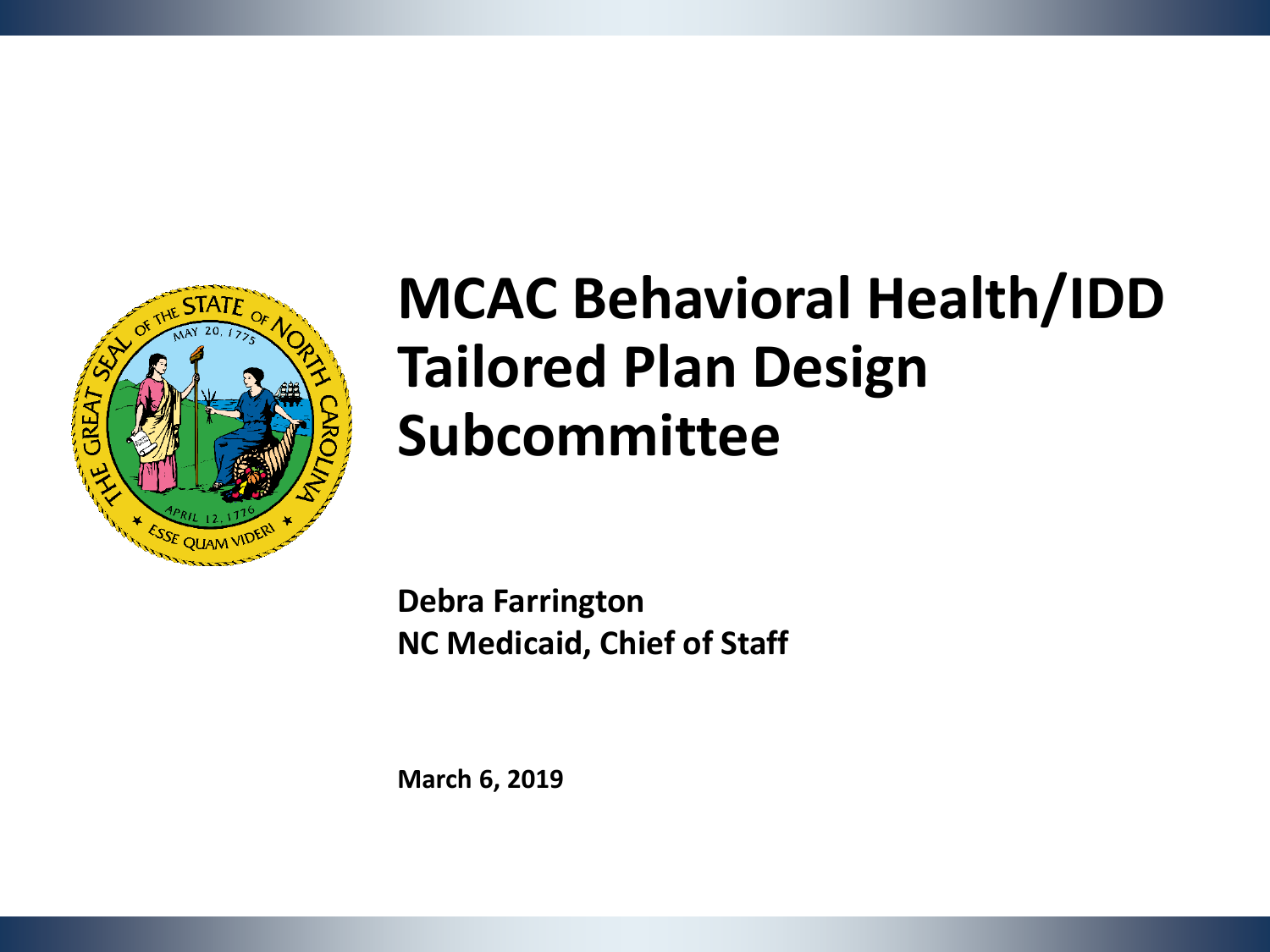### **Behavioral Health/IDD MCAC Subcommittee Conference Call**

#### **Conference Line 1-888-204-5984, code 8532608#**

Participants on the line may email [Debra.Farrington@dhhs.nc.gov](mailto:Debra.Farrington@dhhs.nc.gov) to indicate participation in the call.

All phone lines will be muted throughout the conference call

Please press \*6 to unmute yourself

*For more information on Medicaid Transformation, please visit:* https://www.ncdhhs.gov/assistance/medicaid-transformation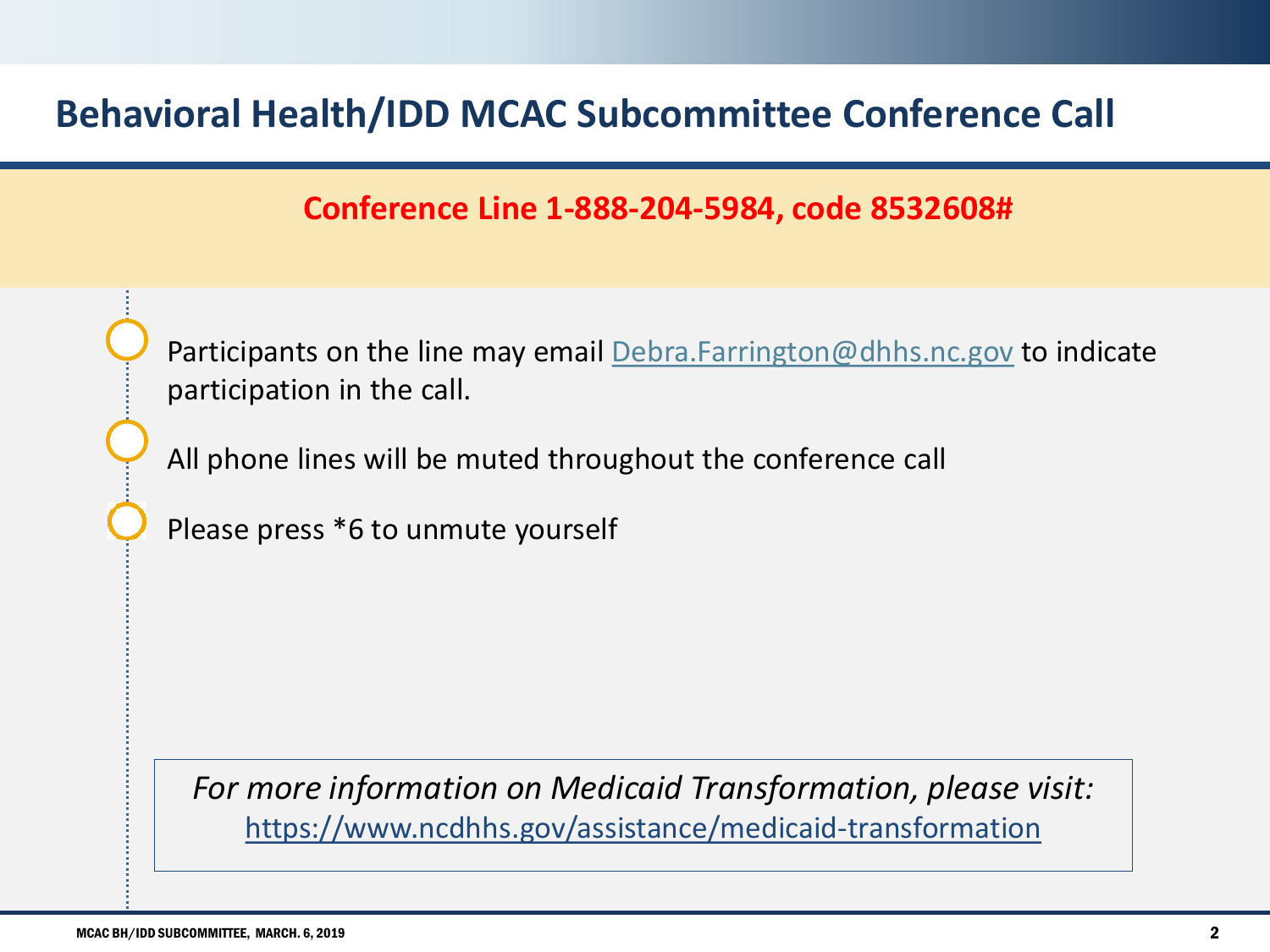# **12noon - 2pm Working Session Agenda**

| <b>Opening Comments, Introductions</b> | <b>Billy West, Paula Cox Fishman</b> |
|----------------------------------------|--------------------------------------|
| <b>Strategy for Future Planning</b>    | <b>Debra Farrington</b>              |
| <b>Care Management Overview</b>        | <b>Kelsi Knick</b>                   |
| <b>Public Comments</b>                 | <b>Debra Farrington</b>              |
| Wrap Up/Adjourn                        | <b>Debra Farrington</b>              |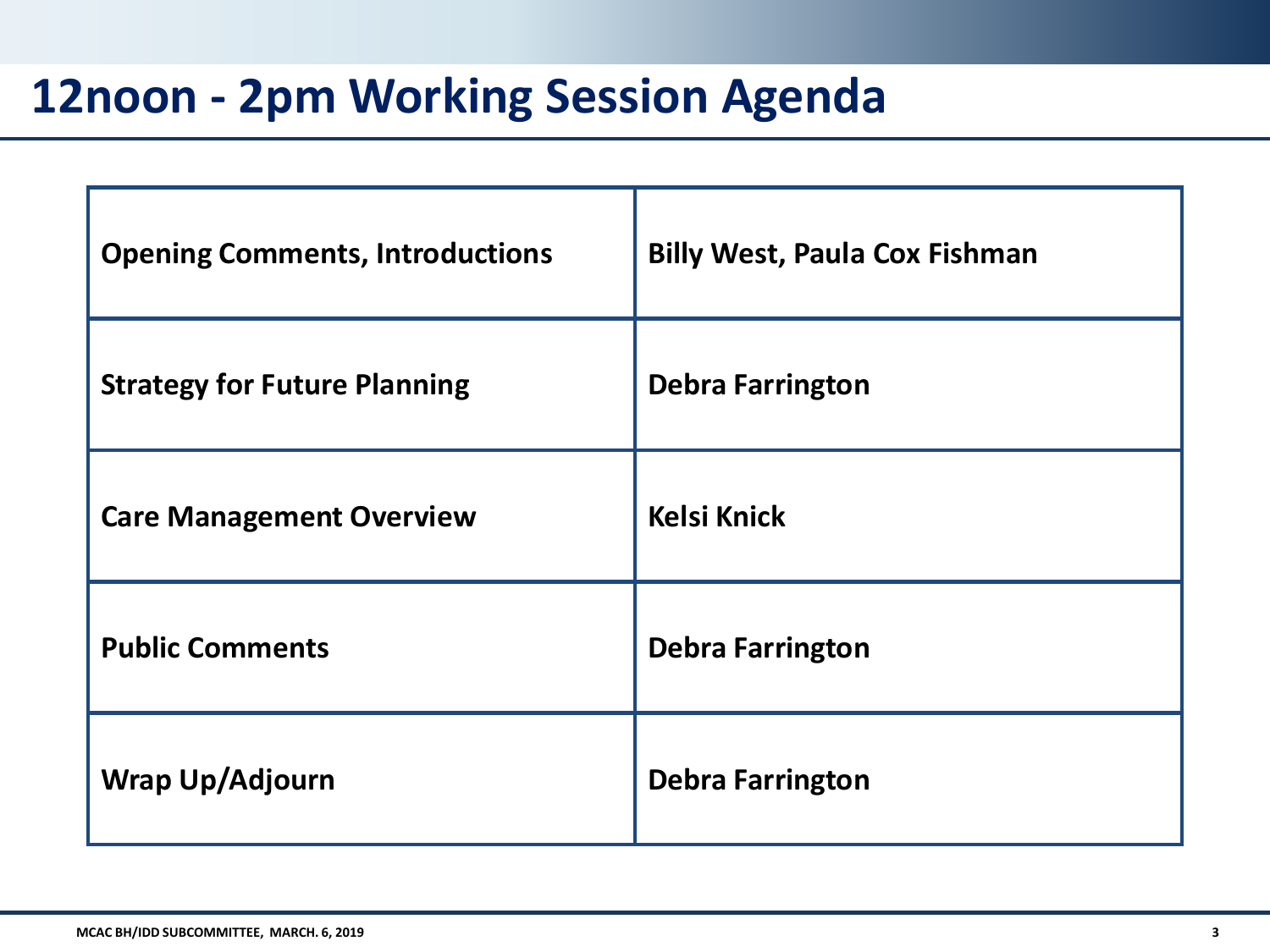## **Tailored Plan Design Areas**

| <b>TOPIC</b>                                                                  | <b>Subcommittee Volunteer</b> |
|-------------------------------------------------------------------------------|-------------------------------|
| <b>Healthy Opportunities/Pilots/RFI</b>                                       |                               |
| Governance, Licensure, Solvency and<br><b>Contract</b>                        |                               |
| <b>Care Management (Data Strategy,</b><br><b>Qualifications, Entity type)</b> |                               |
| <b>Transitions of Care</b>                                                    |                               |
| <b>Children in Foster Care</b>                                                |                               |
| <b>Operations (Network Adequacy, Centralize</b><br>Credentialing, etc.)       |                               |
| Uninsured, State Funded Only Approach                                         |                               |
| <b>Quality Summary</b>                                                        |                               |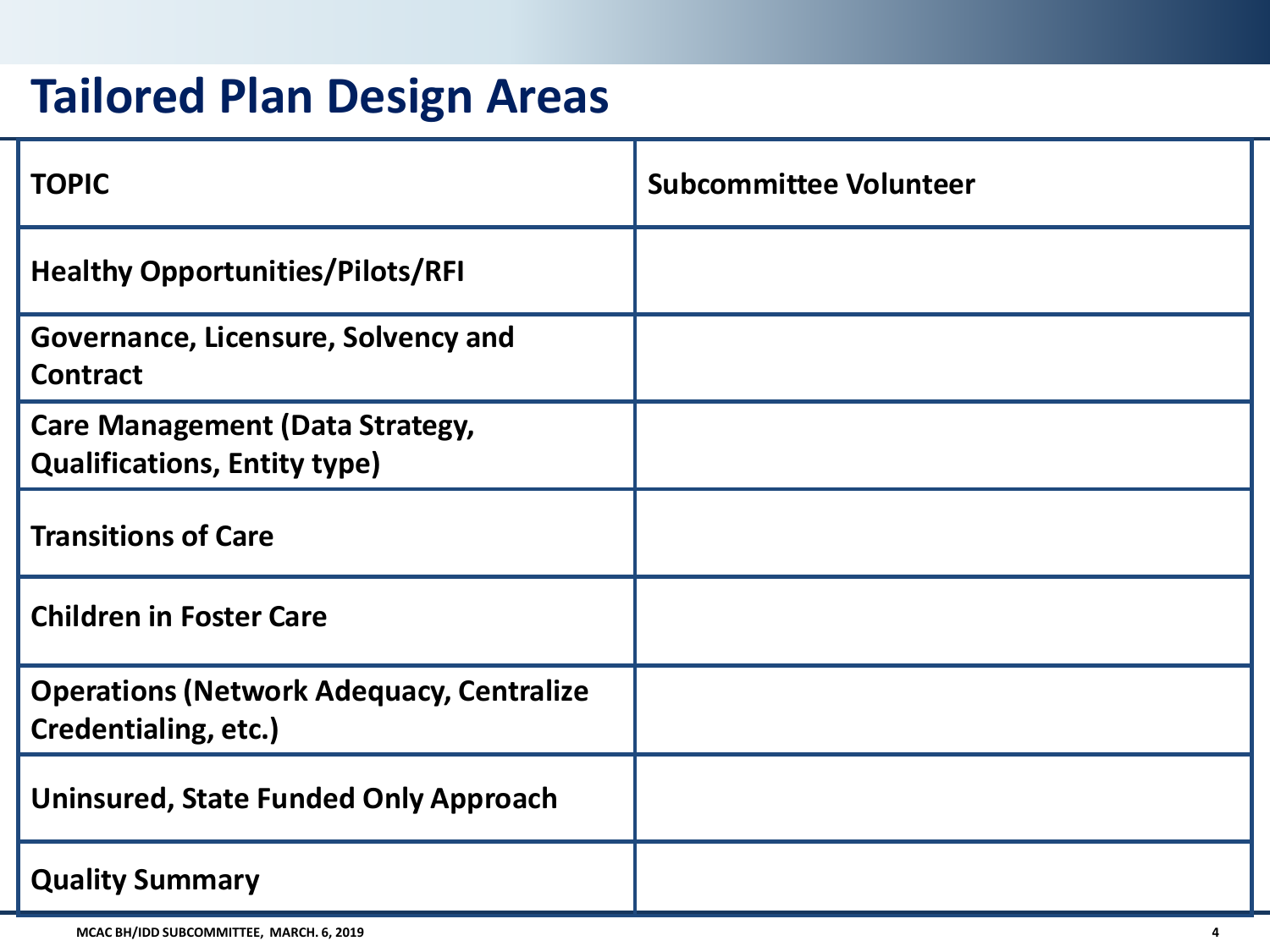## **Key Questions for Today's Session**

#### **Key Questions**

• What additional design areas does the subcommittee want to address?

#### **Options**

- Special Populations 0-3, children in Juvenile Justice
- General Statue revisions
- Data Interfaces
- Other areas?

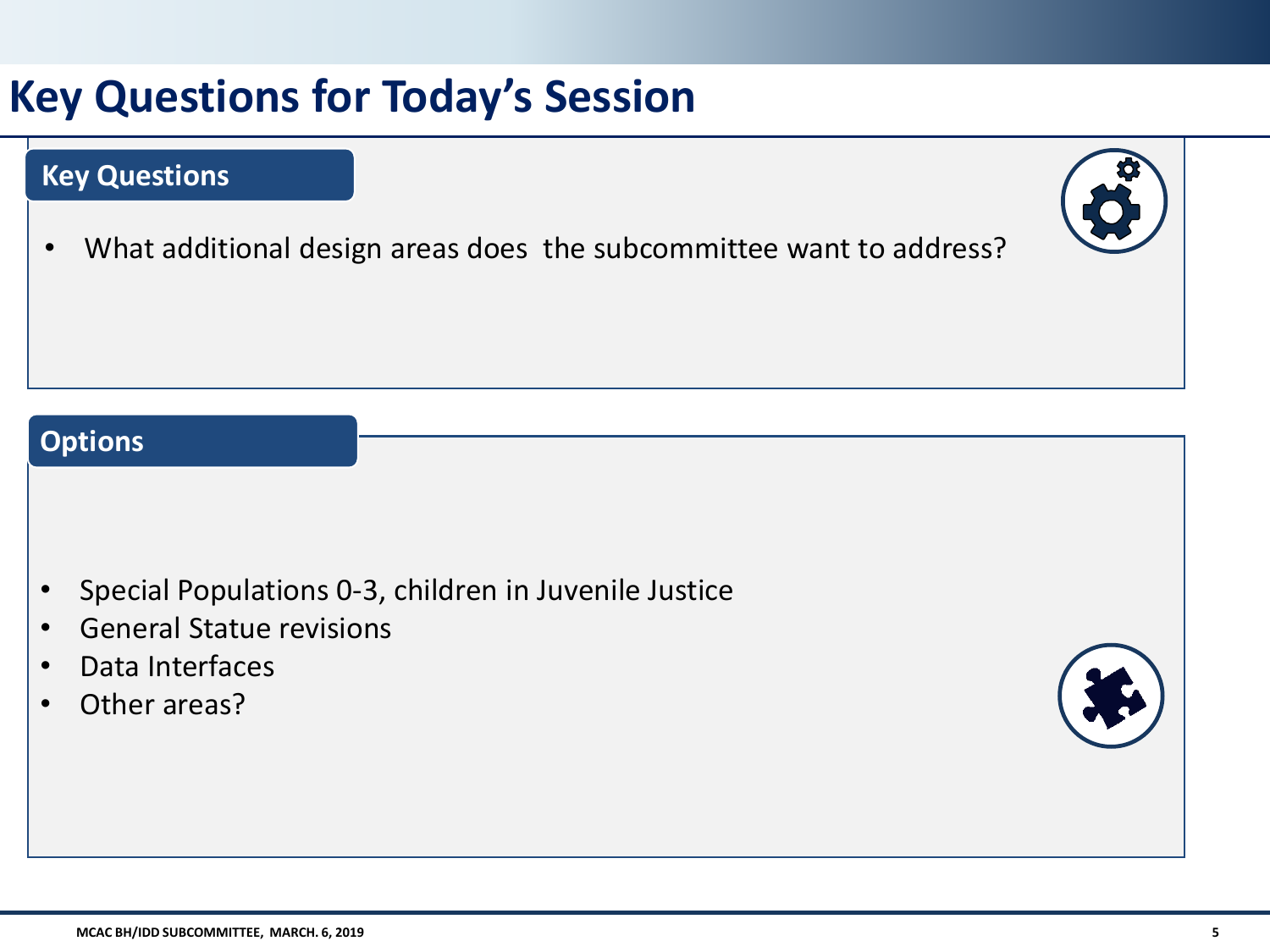### **Overview for next steps**



- March 6th -31st all members collect and send feedback to subcommittee volunteer
- Subcommittee volunteer consolidates feedback into written document
- Volunteer presents consolidated information to larger team in subsequent meeting

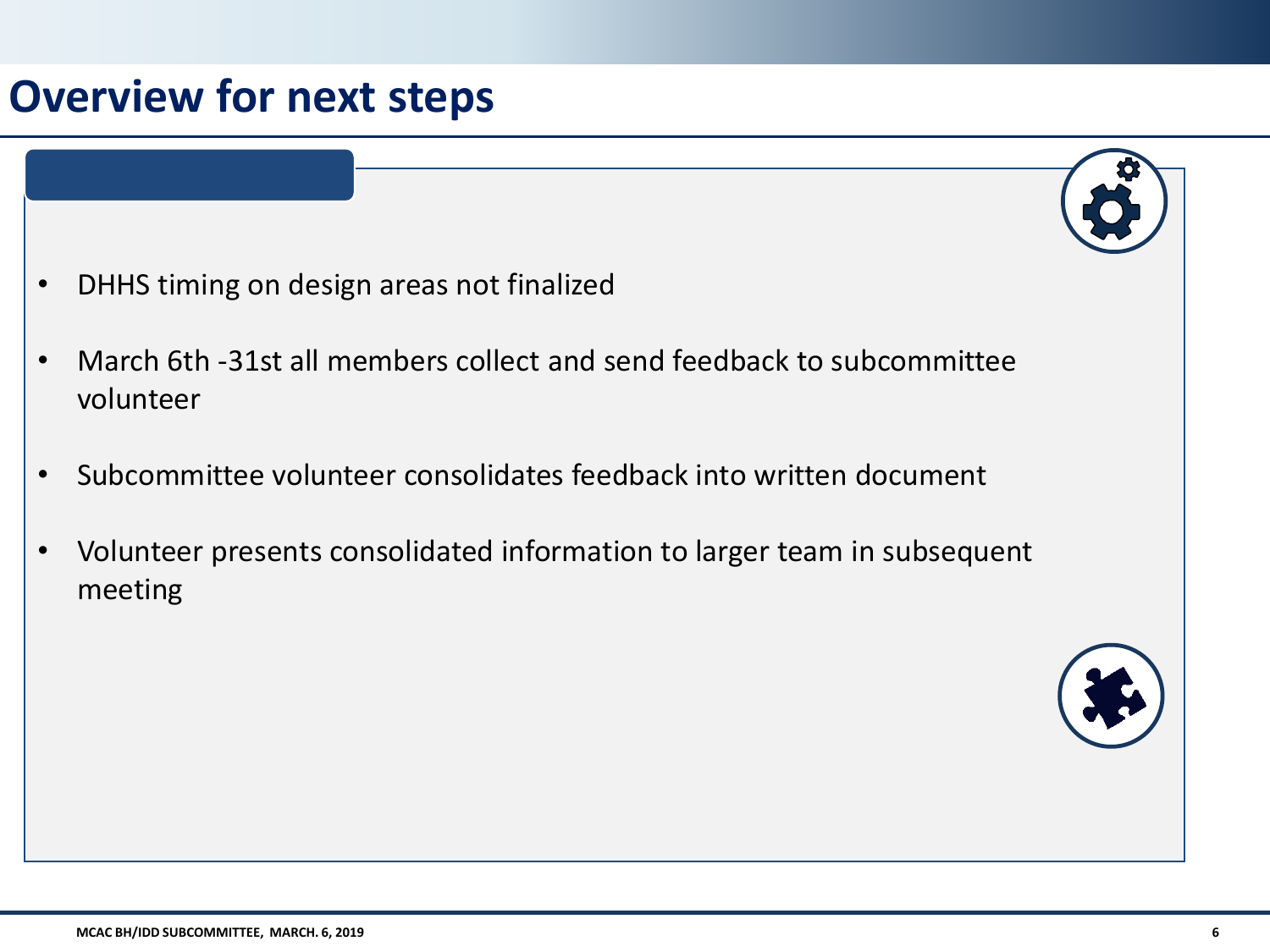### **Considerations for Option 1**

#### **Option 1**

- Full day working session (April)
	- Followed by monthly 2 hour reviews with SMEs



#### **Benefits**

- Focused work in April
- Consolidated feedback ready to share with DHB
- 8 hour working session
	- 1.5 hour each can cover the 5 design areas

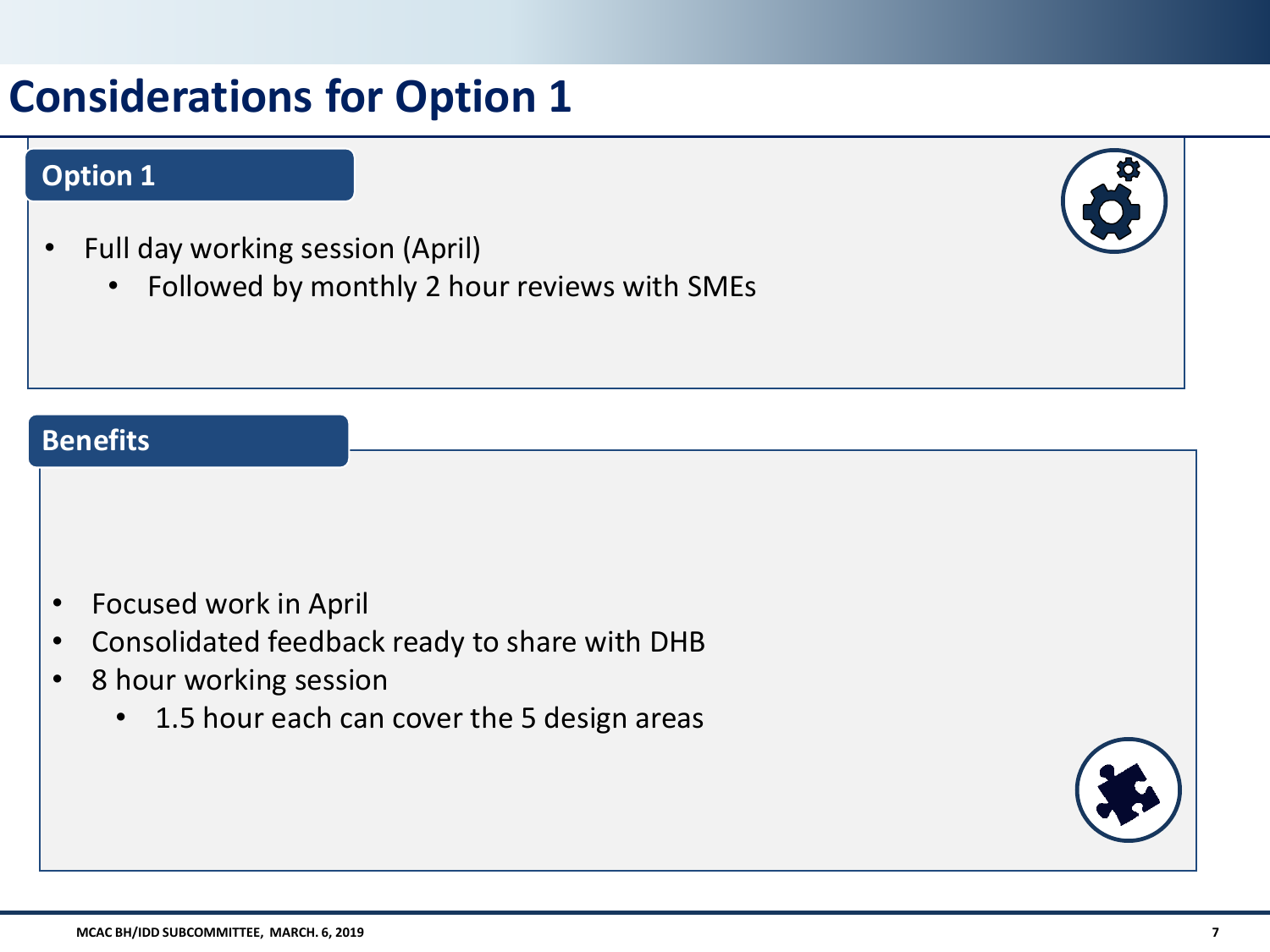### **Considerations**

#### **Option 2**

- Two 4-6 hour sessions (consecutive days in April or one day each April and May)
	- Followed by monthly 2 hour sessions with SMEs
- Focused work to consolidate feedback between April- May
- 1.5 hours review session could cover 8 topics OR
- 2 hours each can cover 6 topics

#### **Option 3**

• Continue monthly 4 hour sessions

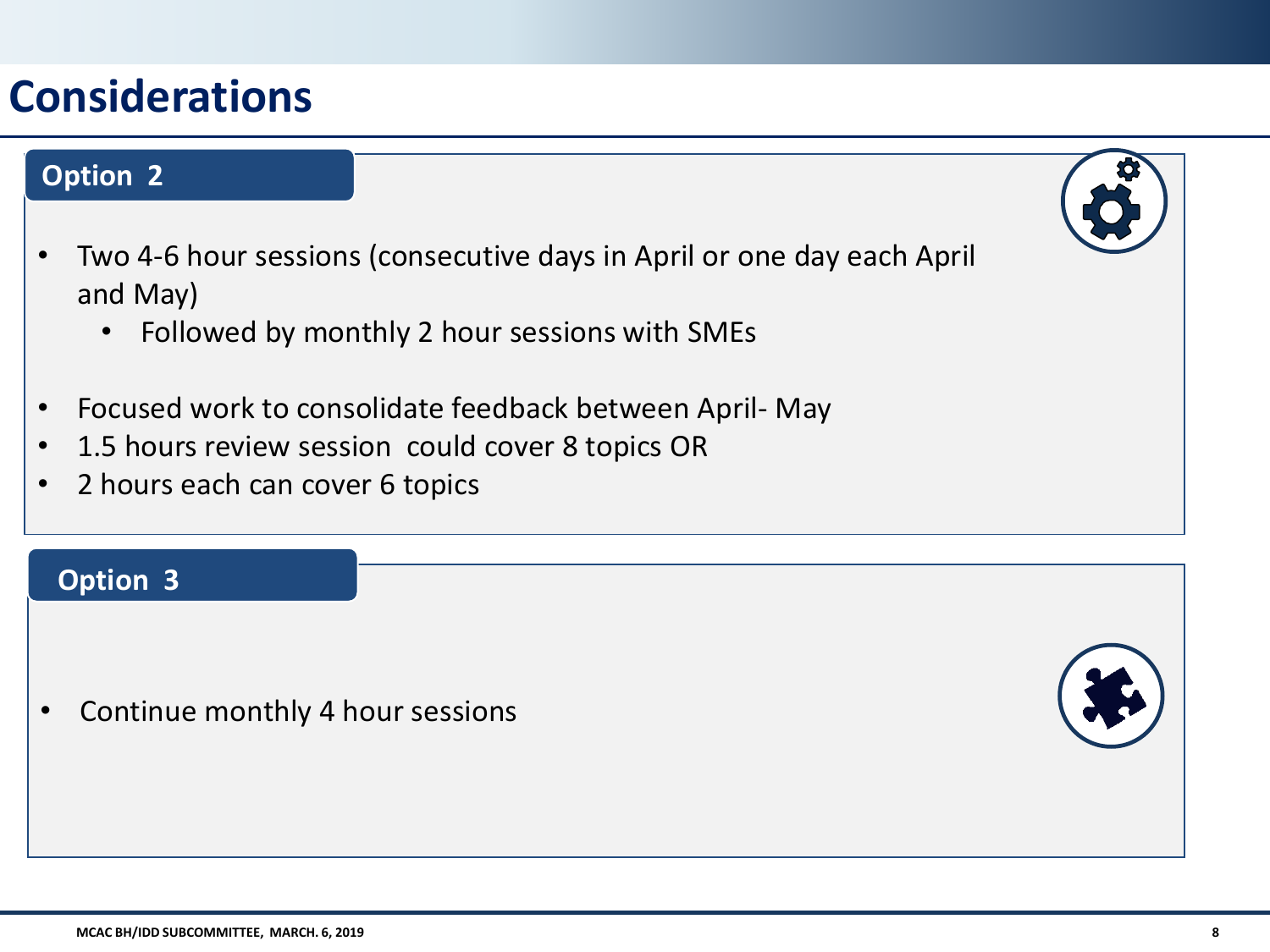# Public Comments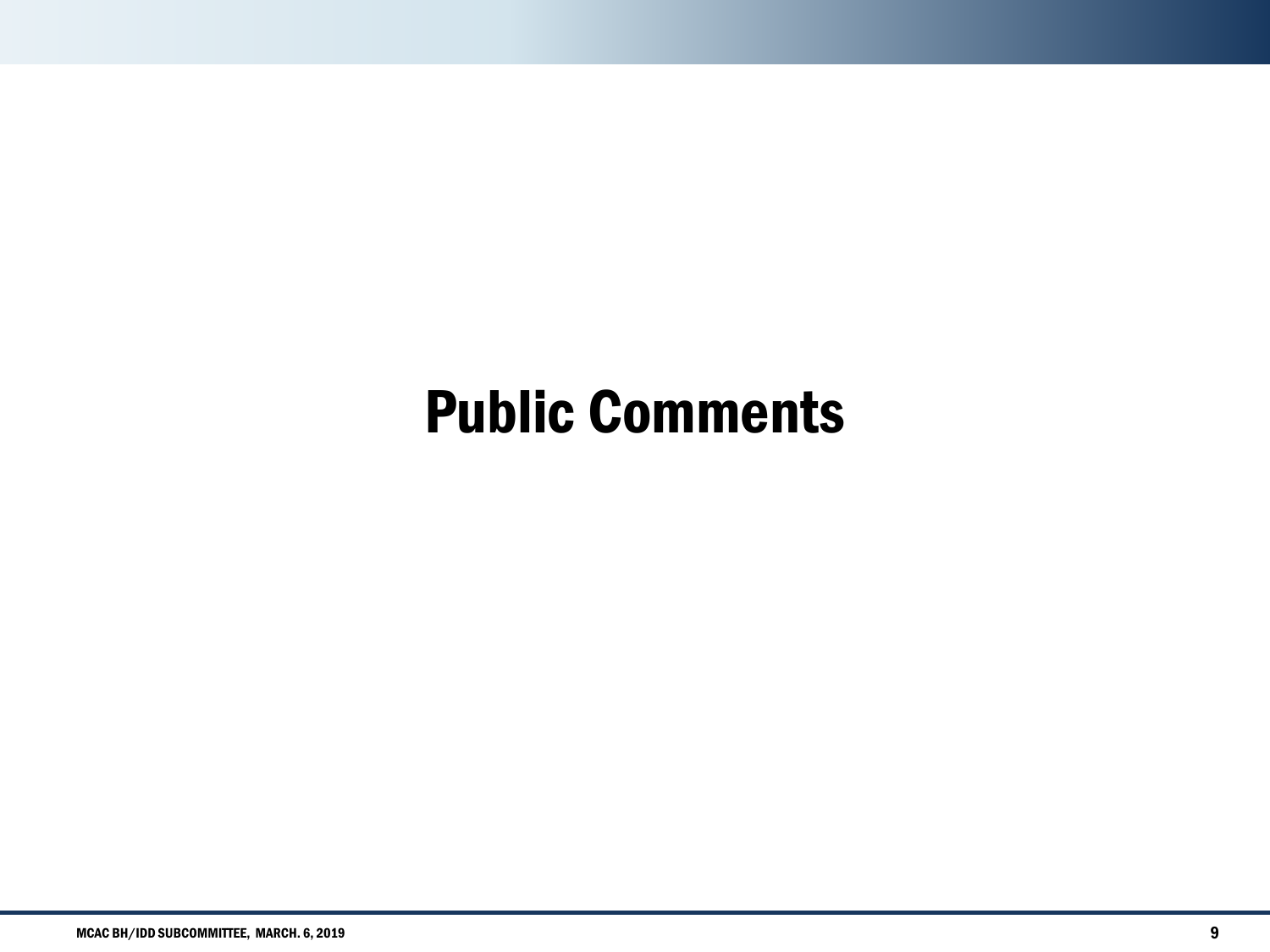### Tailored Plan Design Areas



**Approach to state-funded services will be integrated across all design areas as appropriate.**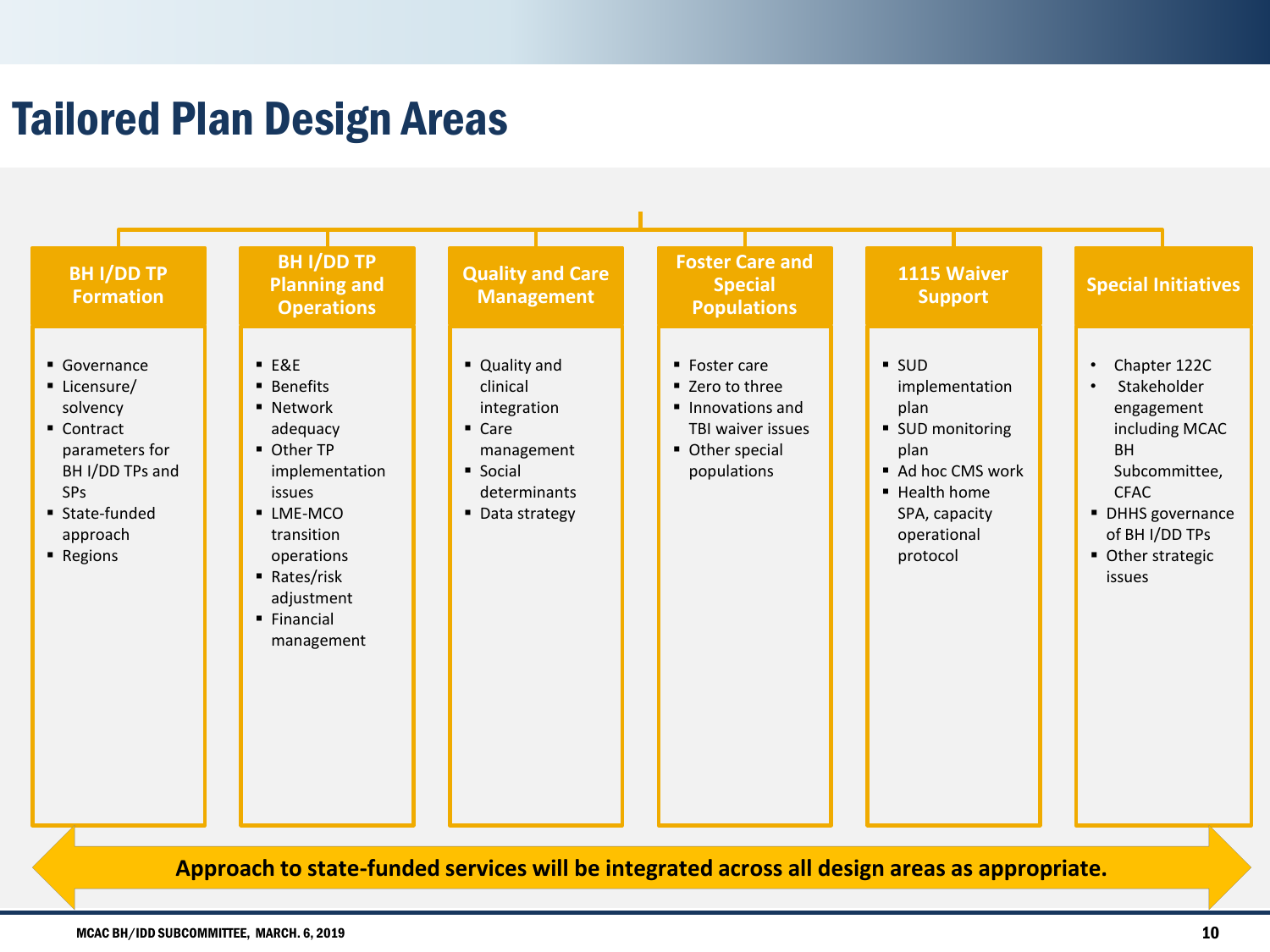### Behavioral Health/IDD Subcommittee

| <b>Slot Represented</b>       | <b>Proposed Individual</b> | <b>Company/Affiliation</b>                                               |
|-------------------------------|----------------------------|--------------------------------------------------------------------------|
| <b>MCAC Co-Chair</b>          | Paula Cox Fishman          | <b>IDD Advocate &amp;</b><br><b>Legal Guardian of Medicaid Recipient</b> |
| <b>MCAC Co-Chair</b>          | <b>Billy West</b>          | <b>Daymark Recovery</b>                                                  |
| Family member                 | Jean Anderson              | Family member of individual with TBI                                     |
| <b>Family member/Advocate</b> | <b>Mark Fuhrmann</b>       | <b>State CFAC</b>                                                        |
| Member                        | Jonathan Ellis             | <b>State CFAC</b>                                                        |
| Advocate/Provider             | <b>Ruth Singer Strunck</b> | The Arc                                                                  |
| Consumer advocate             | <b>Lucy Wilmer</b>         | <b>NAMI</b>                                                              |
| Advocacy organization         | Corye Dunn                 | <b>Disability Rights NC</b>                                              |
| <b>Consumer Association</b>   | <b>Susan Baker</b>         | <b>Brian Injury Association</b>                                          |
| <b>Advocacy Organization</b>  | David Ingram               | NC Council on Developmental Disabilities                                 |